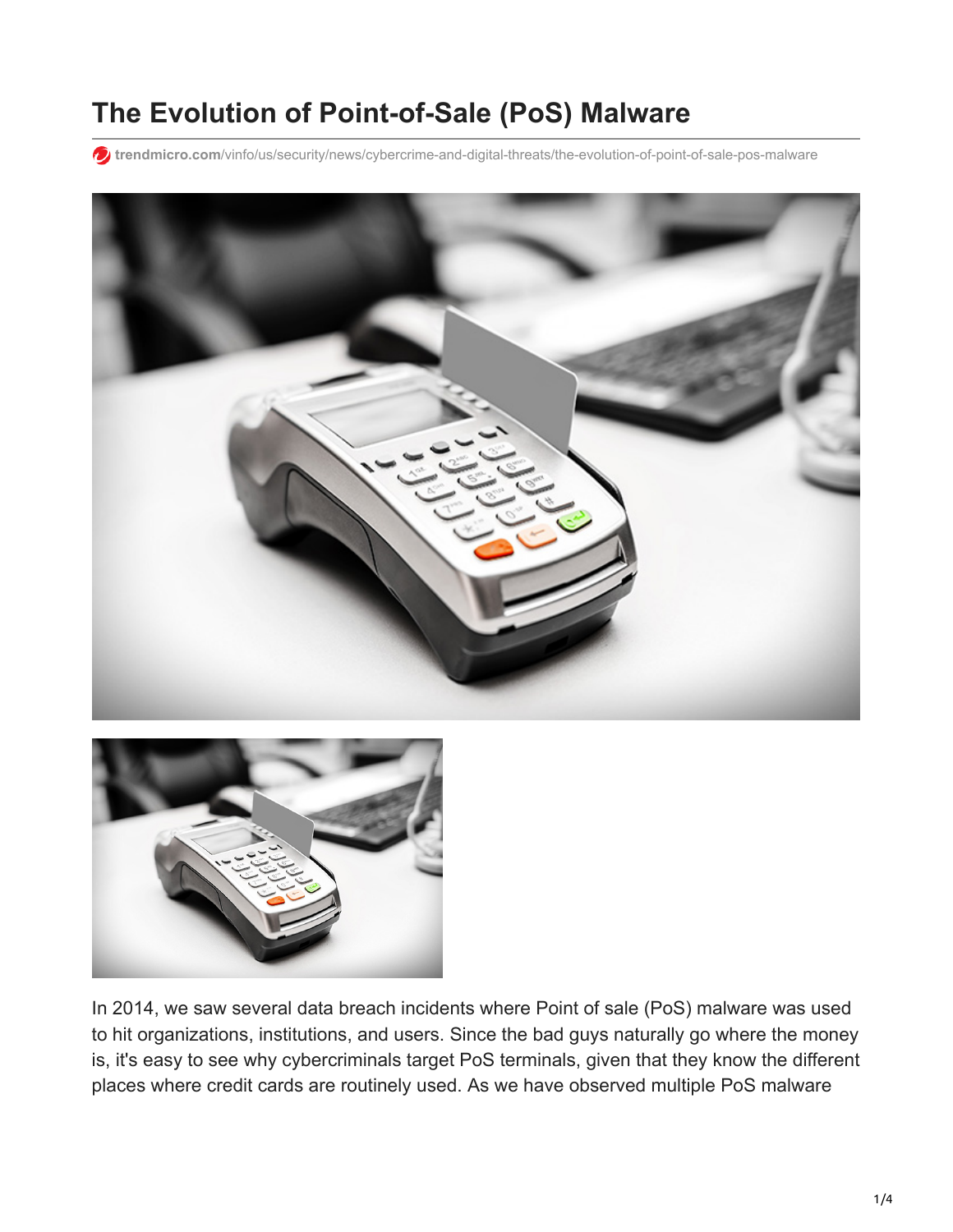families, it is important to learn that personal and sensitive information stolen from credit and debit cards can be used to impersonate unsuspecting customers. This could result in fraudulent purchases, financial loss, and damaged credit standing.

PoS malware has evolved rapidly over the past few years, targeting mostly big retail companies from which they could obtain large chunks of data as opposed to individual sources.

# **PoS Systems and Evolving Threats**

A PoS device is designed to complete transactions as it calculates the amount of purchases made by a customer, as well as provide other operational information such as inventory management, accounting, and tracking sales. PoS systems require a connection to a network to validate payments by sellers. Small businesses may use a cellular data connection, while bigger companies employ internal networks. Most PoS devices run on Windows and UNIX operating systems, making them easy to operate, maintain and develop software for devices. However, this also means that malware could easily be developed to infect these systems.

In the past, criminals devised physical skimmers to rub payment cards and steal data. This required the bad guys to be physically close to the PoS terminal and thus risked being found out. Today, cybercriminals resort to using malware for stealing data primarily from credit cards, and the malware used has continually evolved. As shown in the timeline below, they've branched out into various malware families that target PoS devices. And where does [all the stolen data go? They're either used for illegal purchases, or traded in underground](http://blog.trendmicro.com/trendlabs-security-intelligence/planes-trains-automobiles-are-you-safe-from-pos-malware-anywhere/) markets.

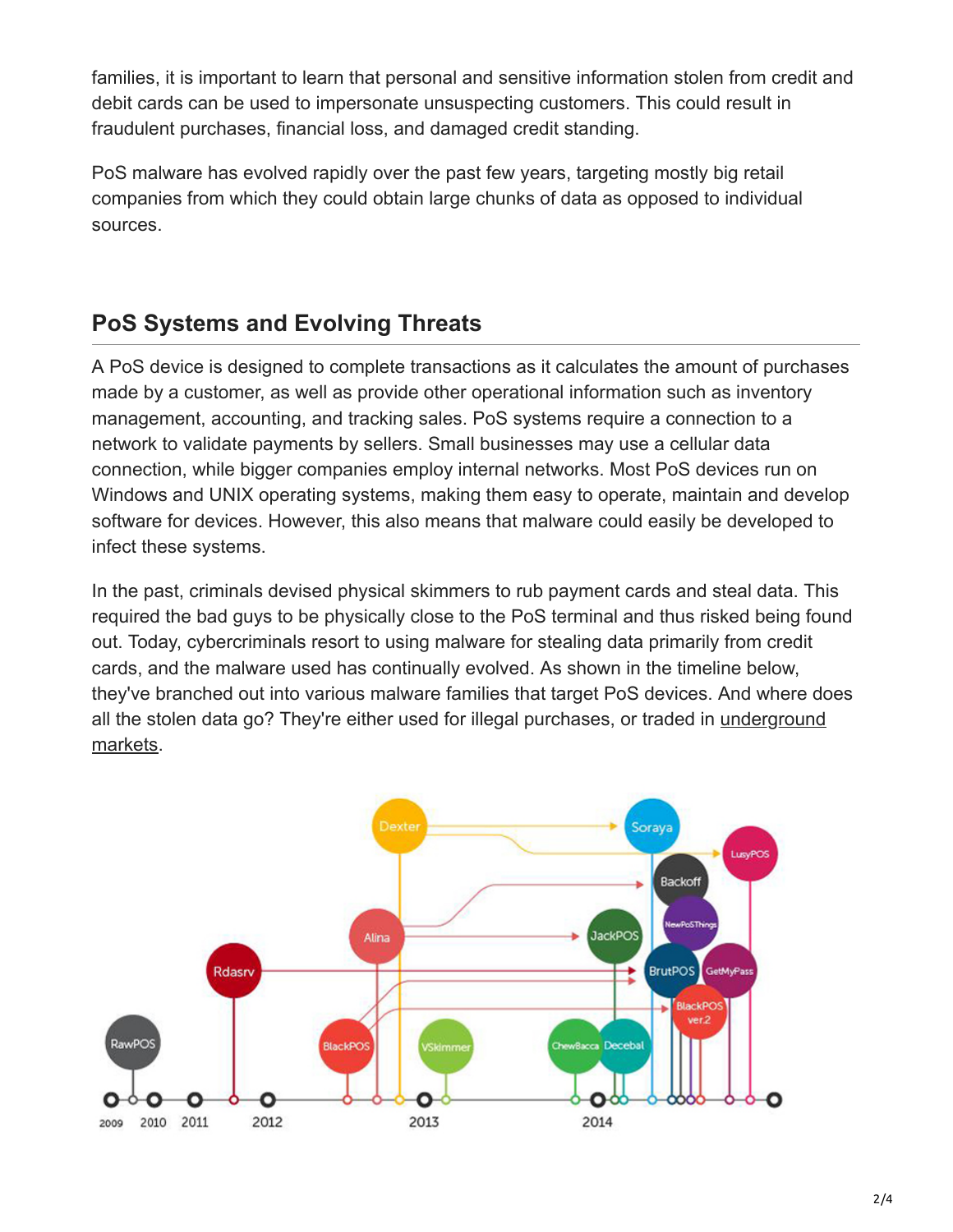## **How PoS Malware Works**

The payment card industry complies with a set of security standards that enforce end-to-end encryption of sensitive payment data captured from payment cards during transactions. However, the data that can be found inside the PoS device memory could be in stored in an unencrypted form. Typical PoS RAM scraper malware captures the payment card information directly from the memory, where it scrapes customer data and information.

While they all typically share a similar end-goal, the different PoS malware types are designed to do the deed in different ways. Here are some of the notable PoS malware types we have reported on in the past few months:

**Backoff** – a successor of Alina (aka Track) whose variants are known for scanning all running processes to retrieve card track data and gather affected system information, [Backoff,](https://www.us-cert.gov/ncas/alerts/TA14-212A) uses the same installation technique used in the Alina family of PoS RAM-scraping malware. Based on [our research](http://blog.trendmicro.com/trendlabs-security-intelligence/new-pos-malware-backoff-targets-us/), Backoff implements an updated data search function and drops a watchdog process to ensure that it continuously runs in the system. Discovered by the US Computer Emergency Readiness Team (US CERT), this PoS malware targeted the US. Interestingly, we saw a clear decrease of hits during "dead hours" specifically at 2:00 AM, and an apparent recurring rise of hits at 10:00 AM. This trend follows regular business operation hours wherein PoS devices are more likely to be active and in use. Generally, the hits increase during business hours and decline during off-hours.

**BlackPoS version 2.0** – this PoS malware clones the exfiltration technique that the BlackPoS variant used to compromise US retailer Target. [BlackPoS version 2.0](http://blog.trendmicro.com/trendlabs-security-intelligence/new-blackpos-malware-emerges-in-the-wild-targets-retail-accounts/) pretends to be an antivirus product installed on a system to avoid user suspicion. Our researchers in Trend Micro found that the source code of the original BlackPoS was leaked, enabling other cybercriminals to enhance its code. According to our findings, this malware appears to have been used in the massive data breach that targeted Home Depot.

### **[Read: [Home Depot confirms breach, reported to be largest on record\]](https://www.trendmicro.com/vinfo/us/security/news/cyber-attacks/home-depot-confirms-breach-of-us-and-canada-stores-reported-to-be-largest-in-record)**

In 2014 alone, PoS malware was used to hit several [large retail companies](http://blog.trendmicro.com/target-breach-shows-need-create-secure-payment-systems/) in the US. In the wake of these attacks, we also recently found a [new PoS malware](http://blog.trendmicro.com/trendlabs-security-intelligence/new-pos-malware-kicks-off-holiday-shopping-weekend/) that emerged in time for the holiday shopping weekend. Called GetMyPass, this new PoS malware is dependent on its configuration file, which means that it was designed to be flexible. Based on other PoS malware routines we analyzed, GetMyPass appears to be designed as a multicomponent malware similar to an earlier BlackPoS variant. We continue to monitor this malware as it develops.

### **Additional Resources:**

### **Defending Against PoS Malware**